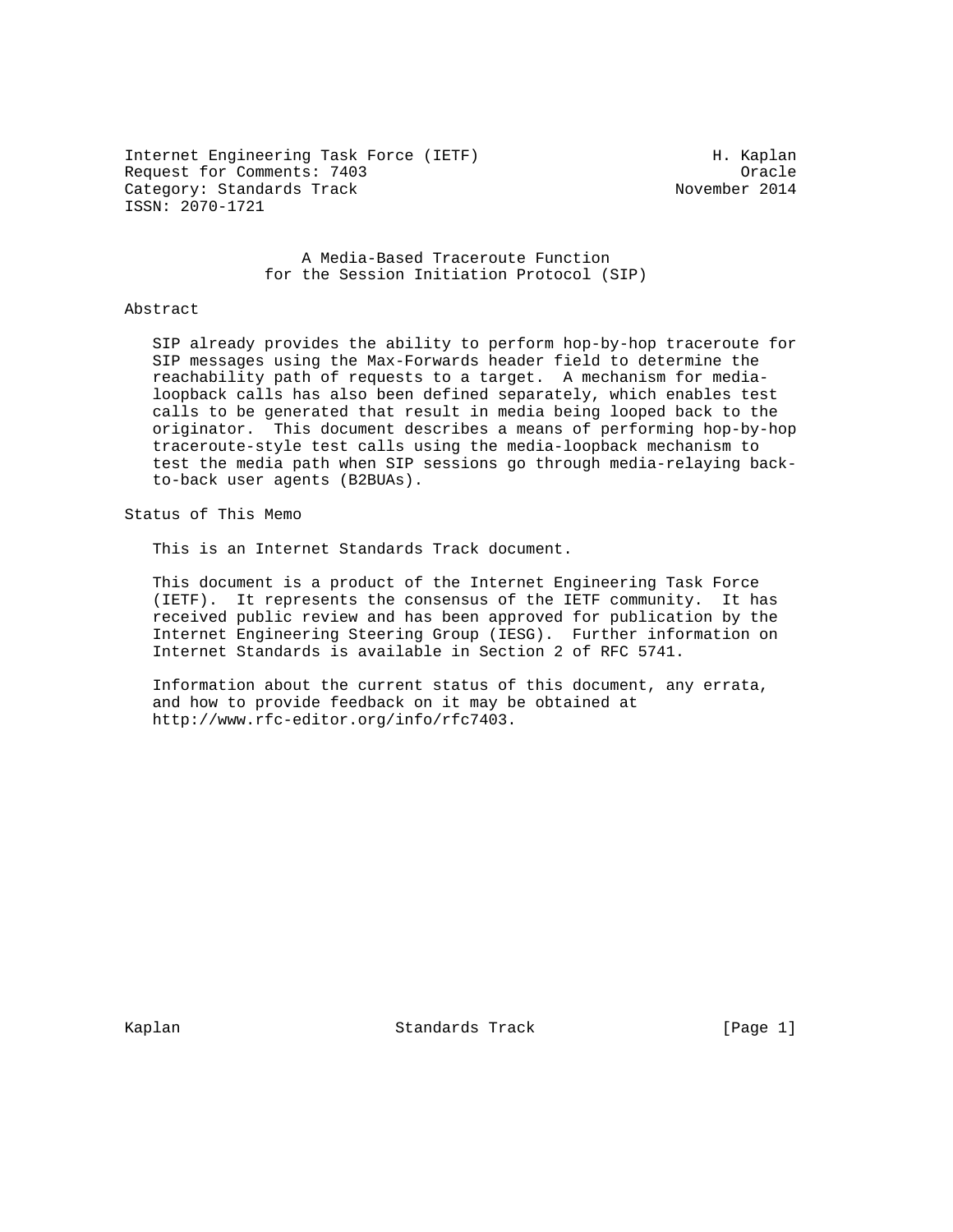## Copyright Notice

 Copyright (c) 2014 IETF Trust and the persons identified as the document authors. All rights reserved.

 This document is subject to BCP 78 and the IETF Trust's Legal Provisions Relating to IETF Documents (http://trustee.ietf.org/license-info) in effect on the date of publication of this document. Please review these documents carefully, as they describe your rights and restrictions with respect to this document. Code Components extracted from this document must include Simplified BSD License text as described in Section 4.e of

the Trust Legal Provisions and are provided without warranty as

described in the Simplified BSD License.

Table of Contents

| 3.1. Processing a Received Max-Forwards Header Field 4 |
|--------------------------------------------------------|
|                                                        |
|                                                        |
|                                                        |
|                                                        |
|                                                        |

## 1. Introduction

 In many deployments, the media for SIP-created sessions does not flow directly from the originating User Agent Client (UAC) to the answering User Agent Server (UAS). Often, SIP B2BUAs in the SIP signaling path also insert themselves in the media plane path by manipulating Session Description Protocol (SDP), either for injecting media such as rich ringtones or music-on-hold or for relaying media in order to provide functions such as transcoding, IPv4-IPv6 conversion, NAT traversal, Secure Realtime Transport Protocol (SRTP) termination, media steering, etc.

 As more SIP domains get deployed and interconnected, the odds of a SIP session crossing such media-plane B2BUAs increases as well as the number of such B2BUAs any given SIP session may go through. In other words, any given SIP session may cross any number of B2BUAs both in the SIP signaling plane as well as the media plane.

 When a failure or degradation occurs in the media plane, it is difficult to determine where in the media path it occurred. In order to aid managing and troubleshooting SIP-based sessions and media

Kaplan Standards Track [Page 2]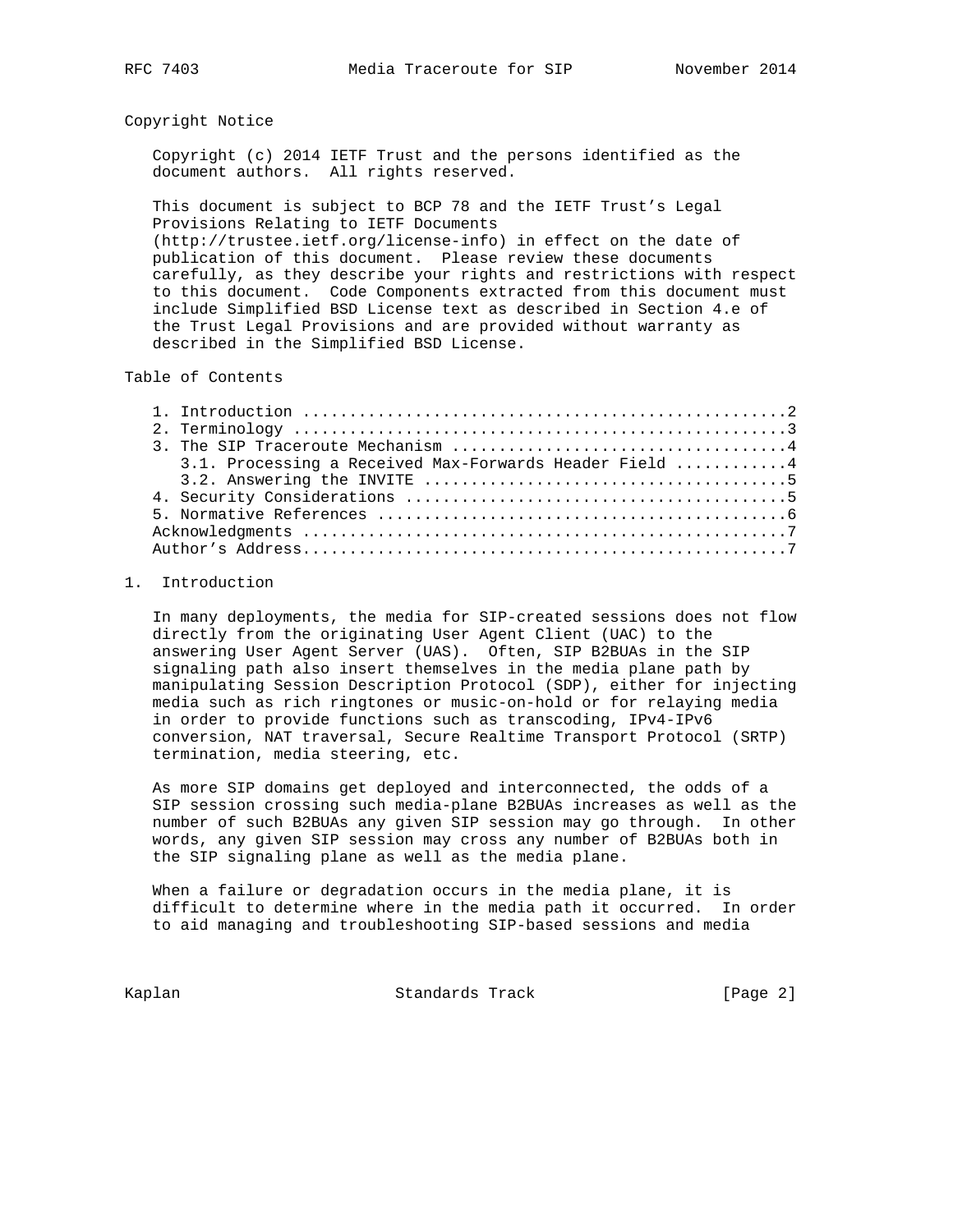traversing such B2BUAs, it would be useful to progressively test the media path as it reaches successive B2BUAs with a test controlled solely by the source User Agent (UA). A mechanism to perform media loopback test sessions has been defined in [RFC6849], but it cannot be used directly to test B2BUAs because, typically, the B2BUAs do not have an Address of Record (AOR) to be targeted, nor is it known a priori which B2BUAs will be traversed for any given session.

 For example, suppose calls from Alice to Bob have media problems. Alice would like to test the media path to each B2BUA in the path to Bob separately, to determine which segment has the issues. Alice cannot target the B2BUAs directly for each test call; she doesn't know which URIs to use to target them, nor would using such URIs guarantee the same media path be used as a call to Bob. A better solution would be to make a test call targeted to Bob, but with a SIP traceroute-type mechanism that makes the call terminate at the B2BUAs, such that she can perform test sessions to test the media path to each downstream B2BUA.

 This document defines how such a mechanism can be employed, using the mechanism in [RFC6849] along with the Max-Forwards SIP header field such that a SIP UA can make multiple test calls, each reaching a B2BUA further downstream. Each B2BUA in the path that supports the mechanism in [RFC6849] would answer the media-loopback call; thus, the originating SIP UA can test the media path up to that B2BUA.

2. Terminology

 The key words "MUST", "MUST NOT", "REQUIRED", "SHALL", "SHALL NOT", "SHOULD", "SHOULD NOT", "RECOMMENDED", "MAY", and "OPTIONAL" in this document are to be interpreted as described in [RFC2119].

- B2BUA: a SIP Back-to-Back User Agent, which is the logical combination of a User Agent Server (UAS) and User Agent Client (UAC).
- UAS: a SIP User Agent Server
- UAC: a SIP User Agent Client
- Traceroute: a mechanism to trace a path of hops from an originator to a destination. For IP, this is typically done using the Time To Live (TTL) field of the IP header, starting at the value 1 and incrementing by 1 as each IP hop responds with an ICMP error. For SIP, this can be done using Max- Forwards header field starting with the value 0, in a similar fashion to the TTL field.

Kaplan Standards Track [Page 3]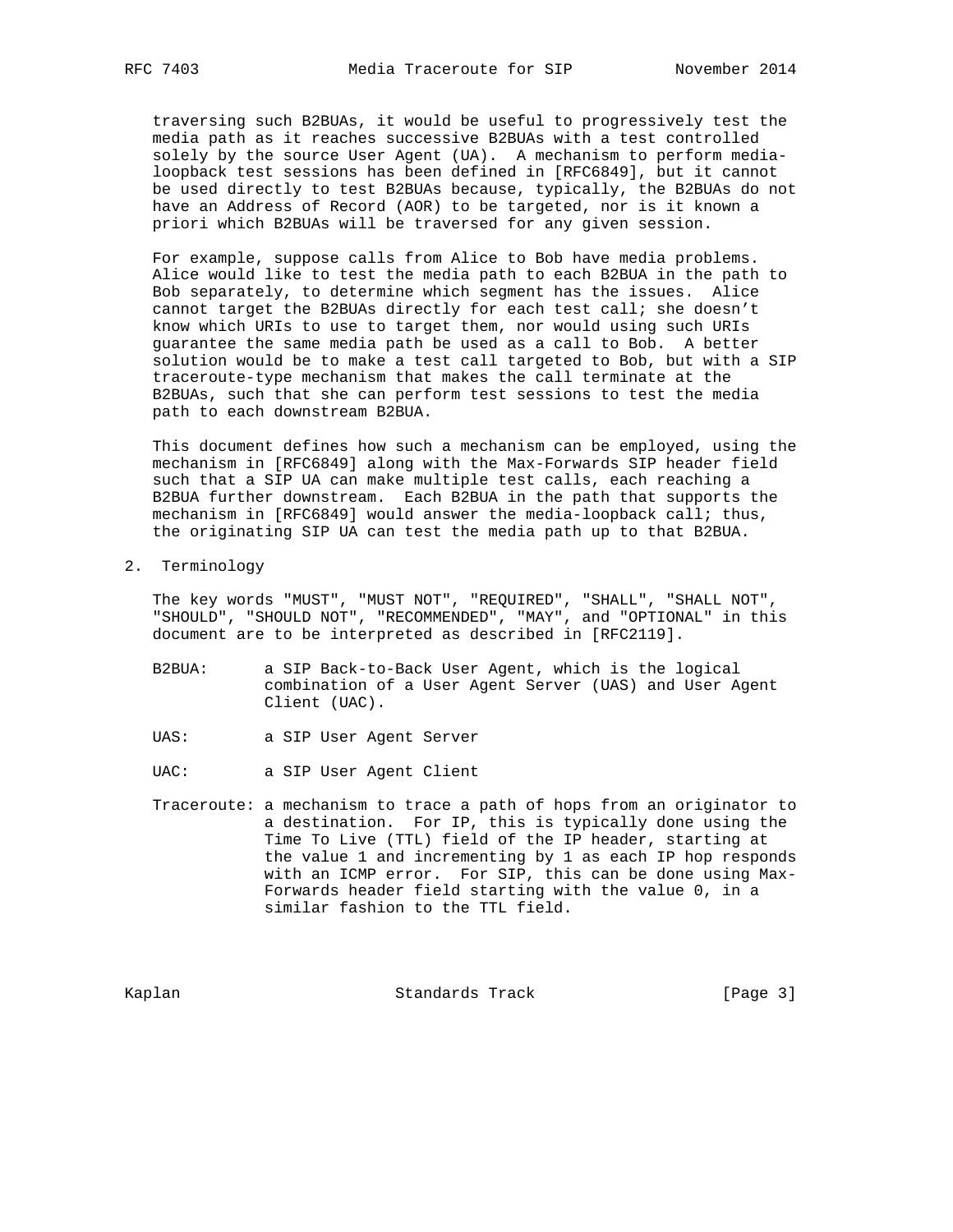It is assumed the reader is already familiar with media-loopback [RFC6849].

3. The SIP Traceroute Mechanism

 The Max-Forwards header field can already be used to generate a simple SIP-request traceroute by generating a SIP request initially using a Max-Forwards value of 0, receiving a 483 Too Many Hops response from the next-hop, and then incrementing the value for subsequent SIP requests; one would thereby reach SIP devices further and further downstream, receiving 483 from each of them.

 The mechanism described in this document uses such a traceroute of a Max-Forwards style to perform media-loopback testing. To perform a SIP media-plane traceroute, the originating UAC (Alice) generates a SIP INVITE to a target AOR (Bob), with a Max-Forwards header field value of 0 and with SDP based on [RFC6849]. The SIP next-hop will either reject the request with a 483 Too Many Hops response or, if the next-hop is a B2BUA that supports this mechanism and if the B2BUA allows such testing from the requesting UAC, the B2BUA will answer the INVITE to establish the dialog and create a media-loopback session.

 The originating UAC can then end the media-loopback session, generate another INVITE to the same target AOR with a Max-Forwards header field value of 1, which will reach the second SIP next-hop, and so on.

 A SIP Reason header field cause value of '483' (as defined in [RFC3326]) will be in the 200 answer from each B2BUA answering the INVITE, until the INVITE reaches the final UAS (Bob), which does not use the Reason cause value (see Section 3.2 for details).

 Using this mechanism, a SIP UAC can test the path from itself to each successive B2BUA on the path to a target. Such a mechanism could also be useful for establishing a permanent test call between an Enterprise and a Service Provider across a SIP Trunk, for example, or for automated measurement systems to test the media path between domains, etc.

3.1. Processing a Received Max-Forwards Header Field

 As currently defined in [RFC3261], the UAS half of a B2BUA does not technically need to inspect the Max-Forwards header field value for received requests: only Proxies do. This behavior was updated by [RFC7332], such that a compliant B2BUA needs to both inspect the value in order to prevent loops, as well as copy and decrement the value as if it were a Proxy. This document also requires such

Kaplan Standards Track [Page 4]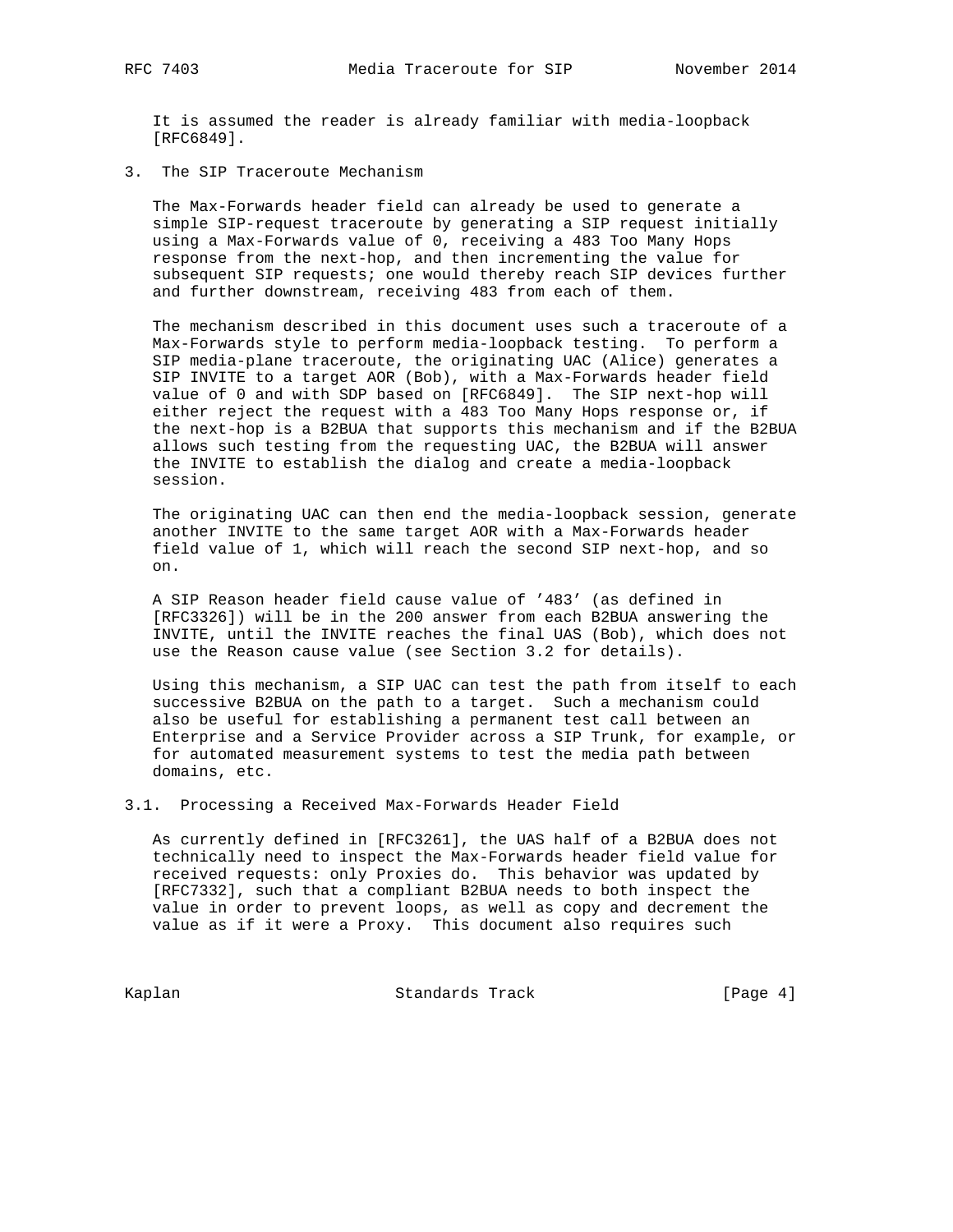behavior in order for the mechanism to succeed; therefore, a B2BUA supporting the traceroute mechanism defined in this document MUST also comply with [RFC7332].

3.2. Answering the INVITE

 If a SIP B2BUA receives a dialog-creating INVITE request with a Max- Forwards header value of 0, with SDP for media-loopback based on [RFC6849], and the policies of the B2BUA allow it to answer such a request, then it is answered as if the original target of the request were the local SIP B2BUA. The normal procedures of SIP apply, as well as [RFC6849], as if the request had been targeted at the local B2BUA device as the intended destination all along.

 In the 200 response for the INVITE, the B2BUA MUST also add a Reason header, per [RFC3326], with a protocol field value of "SIP", a cause field value of "483", and a reason-text value of "Traceroute Response". The purpose of the Reason header is to indicate to the UAC that the request is being answered due to reaching a Max- Forwards of 0, rather than being answered due to reaching the final UAS. When the ultimate target UAS answers a loopback-based INVITE with a Max-Forwards greater than or equal to 0, the Reason header would not be added to the response and the UAC will know the traceroute is complete.

 If a B2BUA receives an INVITE with media-loopback SDP and a Max- Forwards header field value of 0, as defined in this document, and it does not accept the session (e.g., due to local policy), then it SHOULD respond with a 483 Too Many Hops response, per the normal rules of [RFC3261], as it would previously. In other words, in such a case, it behaves no differently than it would have if it did not support this document's new behavior.

4. Security Considerations

 There are security implications for the mechanism defined in this document. Answering media-loopback calls in a B2BUA consumes resources on the B2BUA, and network bandwidth in between and, thus, exposes a vector for denial-of-service (DoS) attacks; therefore, B2BUAs should provide configuration options to control who can make such test calls, how many concurrent calls can be established and maintained, and how long calls can continue. Entities that deploy B2BUAs should set these options to values that reduce the DoS risk to an acceptable level. For example, a B2BUA might perform digest challenge authentication with specific credentials for such calls or it might only allow specific sources to make such calls, at a

Kaplan Standards Track [Page 5]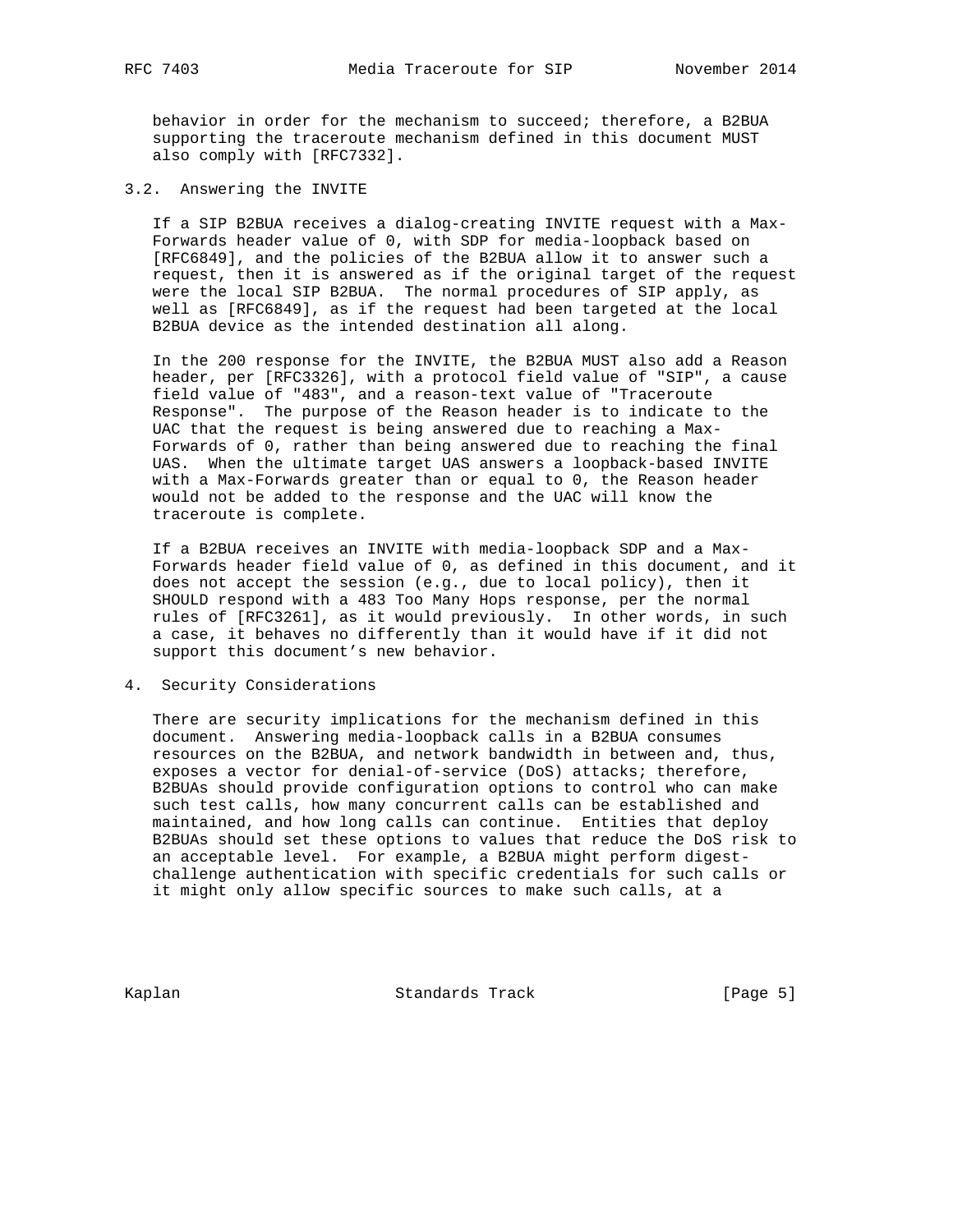specific time. Such policies are typically vendor specific based on local policies and deployment usage scenarios and cannot be explicitly defined in this document.

 The security considerations of [RFC6849] also apply to this document. Since B2BUAs are not end-user devices, there is no human user to monitor the loopback session activity on the B2BUA as recommended in [RFC6849]; instead, B2BUAs should log such events or provide some form of administrative notification.

- 5. Normative References
	- [RFC2119] Bradner, S., "Key words for use in RFCs to Indicate Requirement Levels", BCP 14, RFC 2119, March 1997, <http://www.rfc-editor.org/info/rfc2119>.
	- [RFC3261] Rosenberg, J., Schulzrinne, H., Camarillo, G., Johnston, A., Peterson, J., Sparks, R., Handley, M., and E. Schooler, "SIP: Session Initiation Protocol", RFC 3261, June 2002, <http://www.rfc-editor.org/info/rfc3261>.
	- [RFC3326] Schulzrinne, H., Oran, D., and G. Camarillo, "The Reason Header Field for the Session Initiation Protocol (SIP)", RFC 3326, December 2002, <http://www.rfc-editor.org/info/rfc3326>.
	- [RFC6849] Kaplan, H., Ed., Hedayat, K., Venna, N., Jones, P., and N. Stratton, "An Extension to the Session Description Protocol (SDP) and Real-time Transport Protocol (RTP) for Media Loopback", RFC 6849, February 2013, <http://www.rfc-editor.org/info/rfc6849>.
	- [RFC7332] Kaplan, H. and V. Pascual, "Loop Detection Mechanisms for Session Initiation Protocol (SIP) Back-to-Back User Agents (B2BUAs)", RFC 7332, August 2014, <http://www.rfc-editor.org/info/rfc7332>.

Kaplan Standards Track [Page 6]